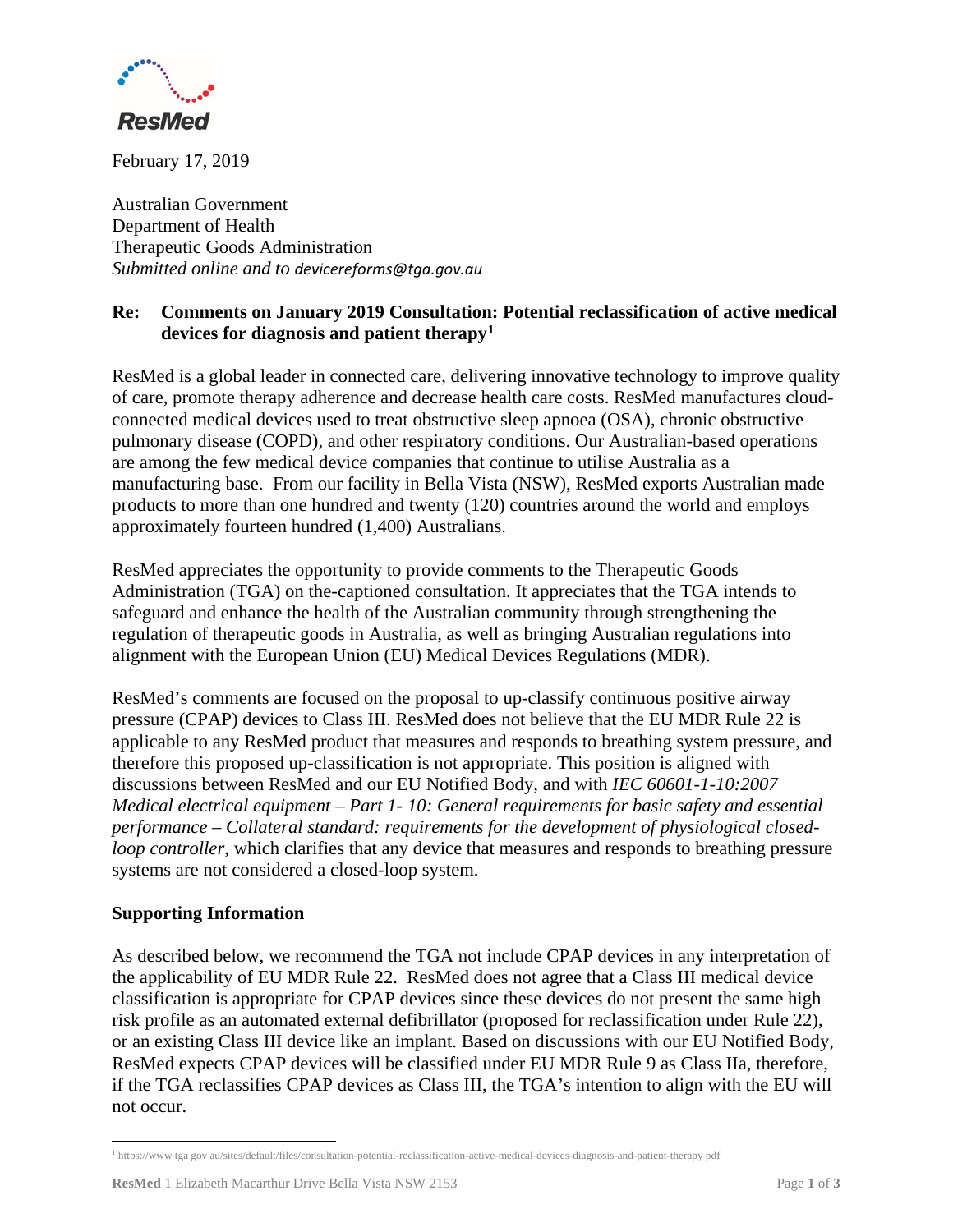

ResMed recommends the TGA delays publishing any TGA specific guidance on device classification until after the European Commission updates MEDDEV 2.4/1 or issues new guidance on the classification of medical devices as per the MDR rules.

## **I. A Class III designation for CPAP devices is not appropriate and does not provide any added clinical or safety benefits.**

CPAP devices with automatic algorithms have been in the market for over ten (10) years . Positive airway pressure modes on CPAP devices are designed to improve therapy delivery comfort by adjusting the pressure delivered to the patient within physician set limits. This function is not a diagnostic function as it does not identify the disease or condition which is associated with the patients' health condition, nor does the automatically adjusting mode significantly determine the patient management.

In the Australian context, CPAP devices are now predominantly used for the treatment of OSA. Given that the classification of medical devices is risk-based, the use of CPAP devices for OSA does not represent essential performance and the CPAP therapy is not delivered in a hazardous fashion.

Pivotal safety and performance data in state-of-the-art and device-specific literature for CPAP devices does not identify any safety concerns from the use of these devices.

Additionally, based on discussions with our Notified Body and European National Competent Authorities regarding the applicability of Rule 22, ResMed believes they share the opinion that CPAP devices remain classified as Class IIa. If the TGA reclassifies these devices as Class III, it will no longer be aligned with the EU.

There is no scientific evidence, or information from vigilance or post-market surveillance activities that support the reclassification of CPAP devices from Class IIa (low-medium risk) to Class III (high risk), i.e., the same risk classification as an automated external defibrillator (proposed reclassification under Rule 22), or implants (currently classified as Class III). It is also worth noting that the primary international standard that governs the performance and essential safety requirements for CPAP devices is *ISO 80601-2-70 Medical electrical equipment -- Part 2-70: Particular requirements for basic safety and essential performance of sleep apnoea breathing therapy equipment*. This standard is currently under review by ISO committee subject matter experts (physicians, industry, regulators and other interested parties).

The current expert consensus is that an algorithm function within a CPAP device that automatically adjusts gas pressure would not classify the CPAP device as having an integrated or